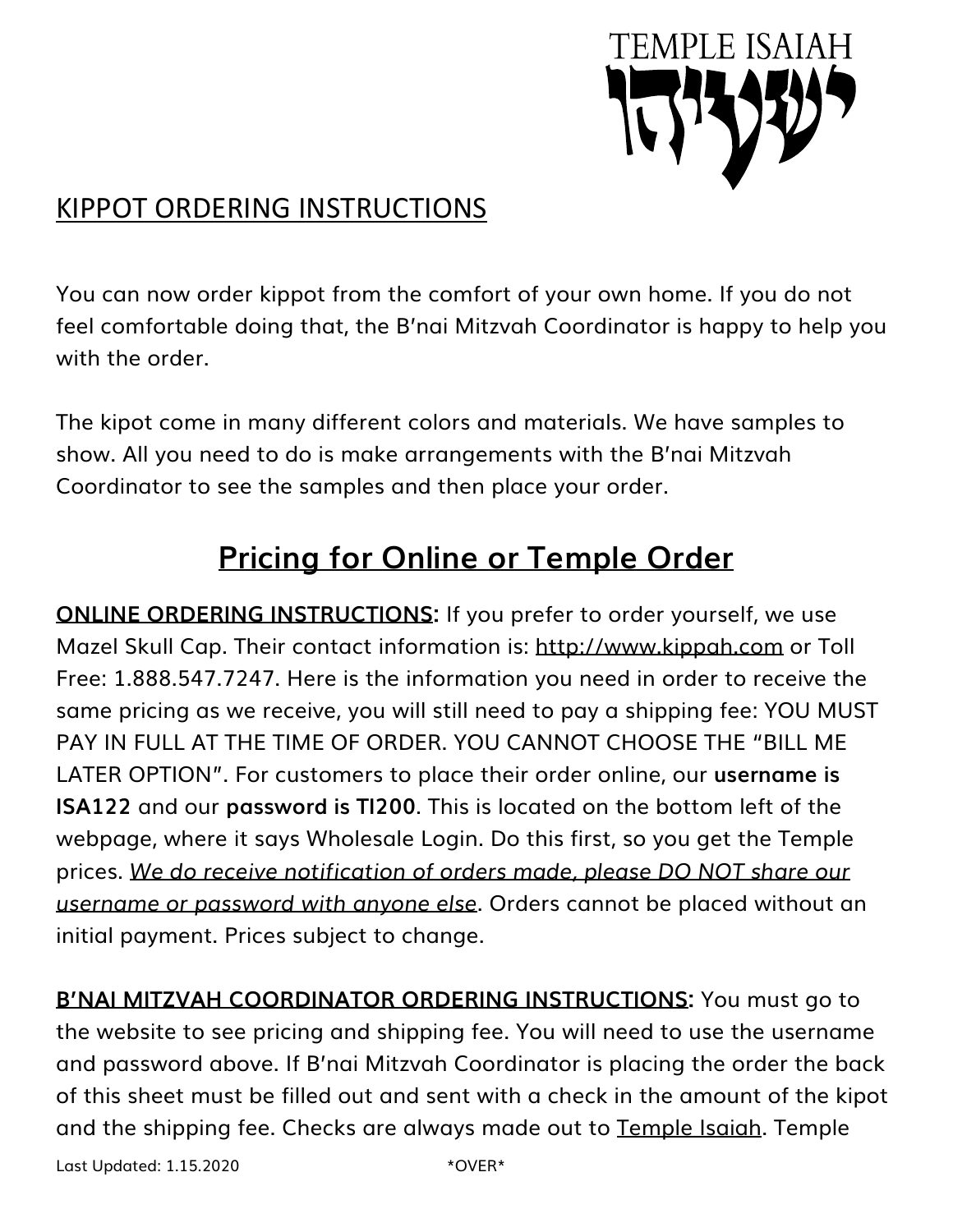Isaiah does not make any commission on the sale of kippot. We offer this service as a convenience to our B'nai Mitzvah families.

**If ordering through Temple, fill out the information below. B'nai Mitzvah Coordinator will give you the final price.**

| is charging at the time of order, ask B'nai Mitzvah Coordinator) | # DOZEN ________________________ Minimum order 60/5 dozen. If not, add one-time surcharge of \$whatever Mazel Skull Cap |  |
|------------------------------------------------------------------|-------------------------------------------------------------------------------------------------------------------------|--|
|                                                                  | MATERIAL ____________________________ COLOR W/NUMBER ___________________________                                        |  |
|                                                                  | COLOR IMPRINT: GOLD (standard)                                                                                          |  |
|                                                                  | _________SILVER (no extra fee)                                                                                          |  |
|                                                                  | BLACK (no extra fee)                                                                                                    |  |
|                                                                  | <u>CLIPS</u> : GOLD ________ SILVER _______<br><b>BLACK</b>                                                             |  |
| <b>INSCRIPTION:</b>                                              |                                                                                                                         |  |
|                                                                  |                                                                                                                         |  |